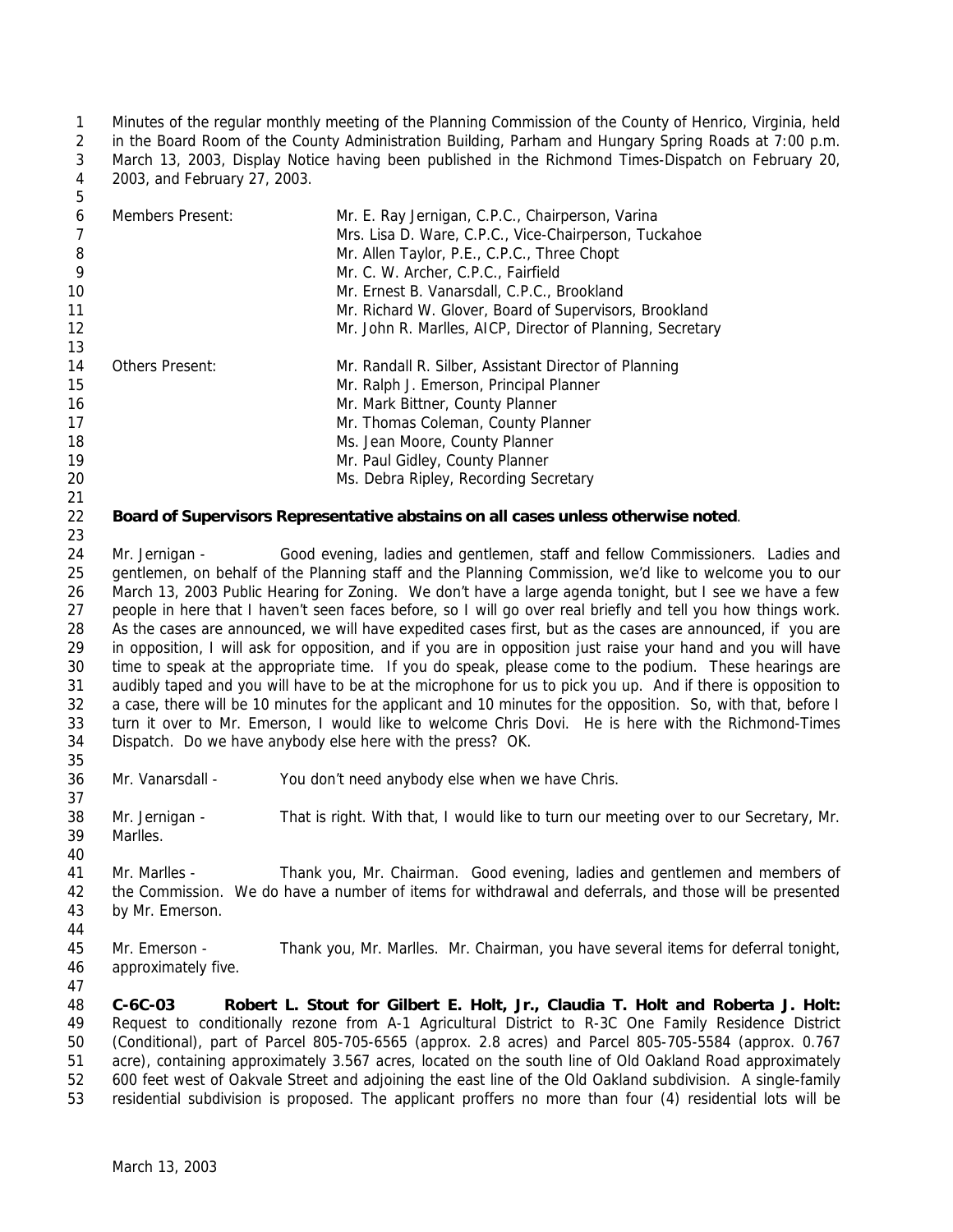developed on the property. The R-3 District allows a minimum lot size of 11,000 square feet. The Land Use Plan recommends Suburban Residential 1, 1.0 to 2.4 units net density per acre. Mr. Emerson - The deferral is requested to the April 10, 2003 meeting. Mr. Jernigan - All right. Is there any opposition to Zoning Case C-6C-03? Mr. Emerson, I am going to use my Commission deferral on that. So, with that, I will make a motion to defer Case C-6C-03 for 30 days. Mr. Vanarsdall - Second. Mr. Jernigan - We have a motion by Mr. Jernigan and a second by Mr. Vanarsdall. All in favor say aye. All opposed say no. The motion passes. The Planning Commission deferred Case C-6C-03, Robert L. Stout for Gilbert E. Holt, Jr., Claudia T. Holt and Roberta J. Holt, to its meeting on April 10, 2003. **C-7C-03 F. Robert Loftis for Sunstar Technologies:** Request to conditionally rezone from A-1 Agricultural District and R-2AC One Family Residence District (Conditional) to R-3C One Family Residence District (Conditional), Parcel 762-761-6559 and part of Parcel 766-762-1042, containing approximately 0.37 acre, located on the north line of Hungary Road approximately 60 feet east of Walton Farms Drive. A single-family residential subdivision is proposed. The applicant proffers a maximum of two (2) lots will be developed on the property. The R-3 District allows a minimum lot size of 11,000 square feet. The Land Use Plan recommends Suburban Residential 1, 1.0 to 2.4 units net density per acre. Mr. Emerson - The deferral is requested to the April 10, 2003 meeting. Mr. Jernigan - Is there any opposition to Zoning Case C-7C-03? OK. Mr. Vanarsdall. 83 Mr. Vanarsdall - Mr. Chairman, I move that Case C-7C-03 be deferred until April 10, 2003, at the applicant's request. 86 Mr. Taylor - Second. 88 Mr. Jernigan - We have a motion by Mr. Vanarsdall and a second by Mr. Taylor. All in favor say aye. All opposed say no. The ayes have it. The motion passes. At the request of the applicant, the Planning Commission deferred Case C-7C-03, F. Robert Loftis for Sunstar Technologies, to its meeting on April 10, 2003. **C-8C-03 Laraine Isaac for Godsey Properties, Inc.:** Request to conditionally rezone 95 from A-1 Agricultural District to R-3C One Family Residence District (Conditional) Parcels 755-768-1347 and 755-768-2764, containing 6.0 acres, located on the west line of Springfield Road at Olde Milbrooke Way. A 97 single-family residential subdivision is proposed. The R-3 District allows a minimum lot size of 11,000 square feet. The Land Use Plan recommends Suburban Residential 2, 2.4 to 3.4 units net density per acre. Mr. Emerson - The deferral is requested to the April 10, 2003 meeting. Mr. Jernigan - Is there any opposition to Zoning Case C-8C-03? Mr. Vanarsdall. Mr. Vanarsdall - Mr. Chairman, I move that Case C-8C-03 be deferred for 30 days to April 10, 2003, at the applicant's request.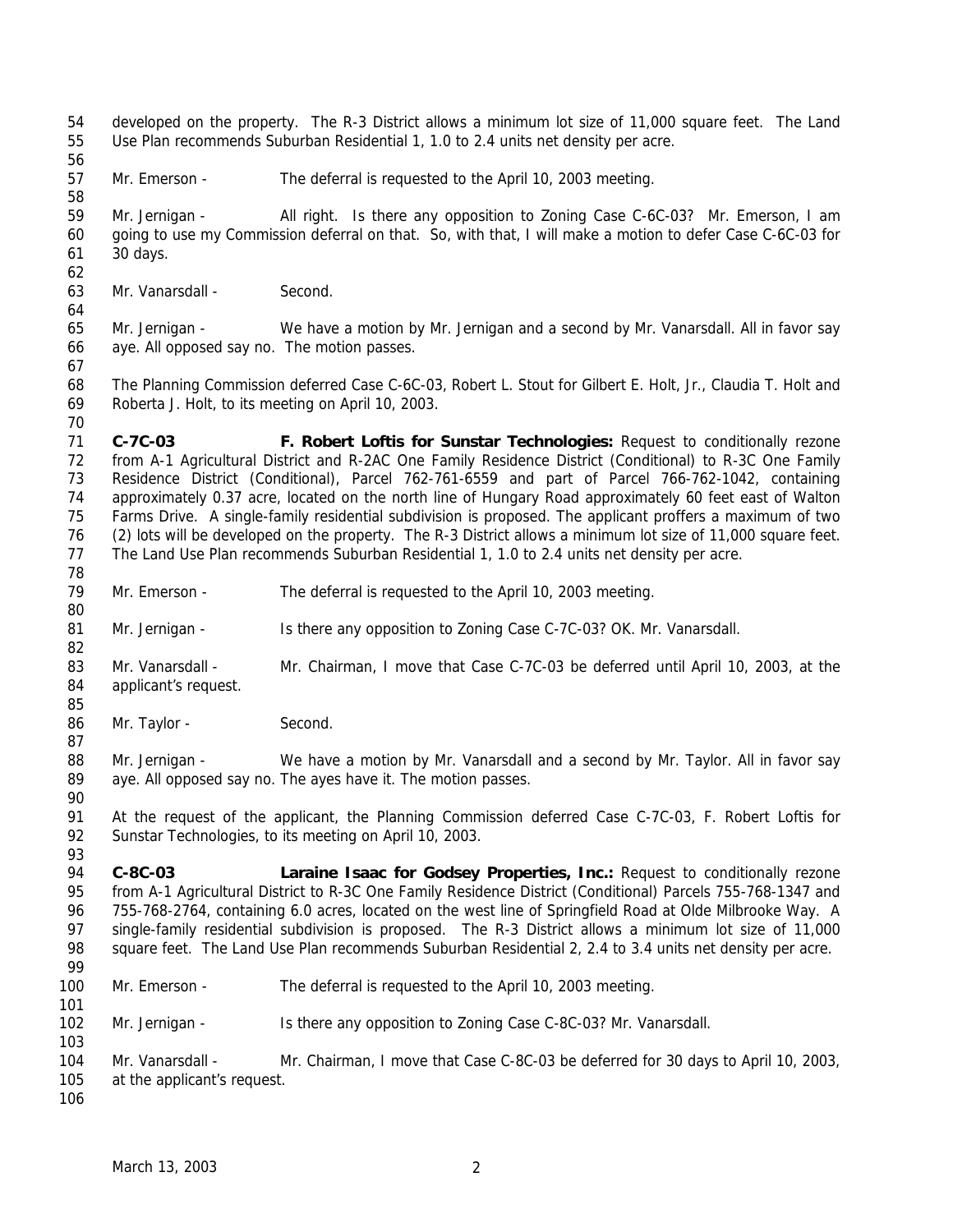107 Ms. Ware - Second.

 Mr. Jernigan - We have a motion by Mr. Vanarsdall and a second by Ms. Ware. All in favor say aye. All opposed say no. The motion passes.

 At the applicant's request, the Planning Commission deferred C-8C-03, Laraine Isaac for Godsey Properties, 113 Inc. to its meeting on April 10, 2003.

## *Deferred from the January 9, 2003 Meeting:*

 **C-33C-02 Henry L. Wilton for WILHOOK, LLC:** Request to rezone from B-3C Business District (Conditional) to R-3C One Family Residence District (Conditional) and B-3C Business District (Conditional), Parcel 804-736-0481, containing 10.415 acres (approximately 6.7 acres in R-3C; approximately 3.7 acres in B-3C), located at the northeast intersection of Mechanicsville Turnpike and Neale Street (Maplewood Farm). Commercial and single family residential developments are proposed. The uses 121 will be controlled by proffered conditions and zoning ordinance regulations. The R-3 District allows a minimum lot size of 11,000 square feet. The Land Use Plan recommends Commercial Concentration. The 123 site is also in the Airport Safety Overlay District.

Mr. Emerson - The deferral is requested to the June 12, 2003 meeting.

 Mr. Jernigan - Is there any opposition to Case C-33C-02? No opposition. Mr. Archer. 

 Mr. Archer - Mr. Chairman, I move deferral of Case C-33C-02, Wilhook, LLC to June 12, 2003 meeting at the applicant's request. 

132 Mr. Vanarsdall - Second.

134 Mr. Jernigan - We have a motion by Mr. Archer and a second by Mr. Vanarsdall. All in favor say aye. All opposed say no. The motion is passed.

 At the request of the applicant, the Planning Commission deferred Case C-33C-02, Henry L. Wilton for WILHOOK, LLC, to its meeting on June 12, 2003.

 **C-10C-03 Andrew Condlin/Caroline Browder for Wendy's International, Inc.:** Request to conditionally rezone from O-2 Office District to B-2C Business District (Conditional), Parcel 741- 741-6996, containing 0.586 acre, located at the southeast intersection of Patterson Avenue (State Route 6) and Pump Road. A Wendy's Fast Food Restaurant with drive-thru is proposed. The use will be controlled by zoning ordinance regulations and proffered conditions. The Land Use Plan recommends Office. 

Mr. Emerson - The deferral is requested to the April 10, 2003 meeting.

Mr. Jernigan - Is there any opposition to Case C-10C-03, to the deferral of that case? Ms. Ware.

 Ms. Ware - I move that Case C-10C-03 be deferred to the April 10, 2003 meeting, at the applicant's request.

 153 Mr. Vanarsdall - Second.

 Mr. Jernigan - We have a motion by Ms. Ware and a second by Mr. Vanarsdall. All in favor say aye. All opposed say no. The motion passes.

 At the request of the applicant, the Planning Commission deferred Case C-10C-03, Andrew Condlin/Caroline Browder for Wendy's International, Inc. to its meeting on April 10, 2003.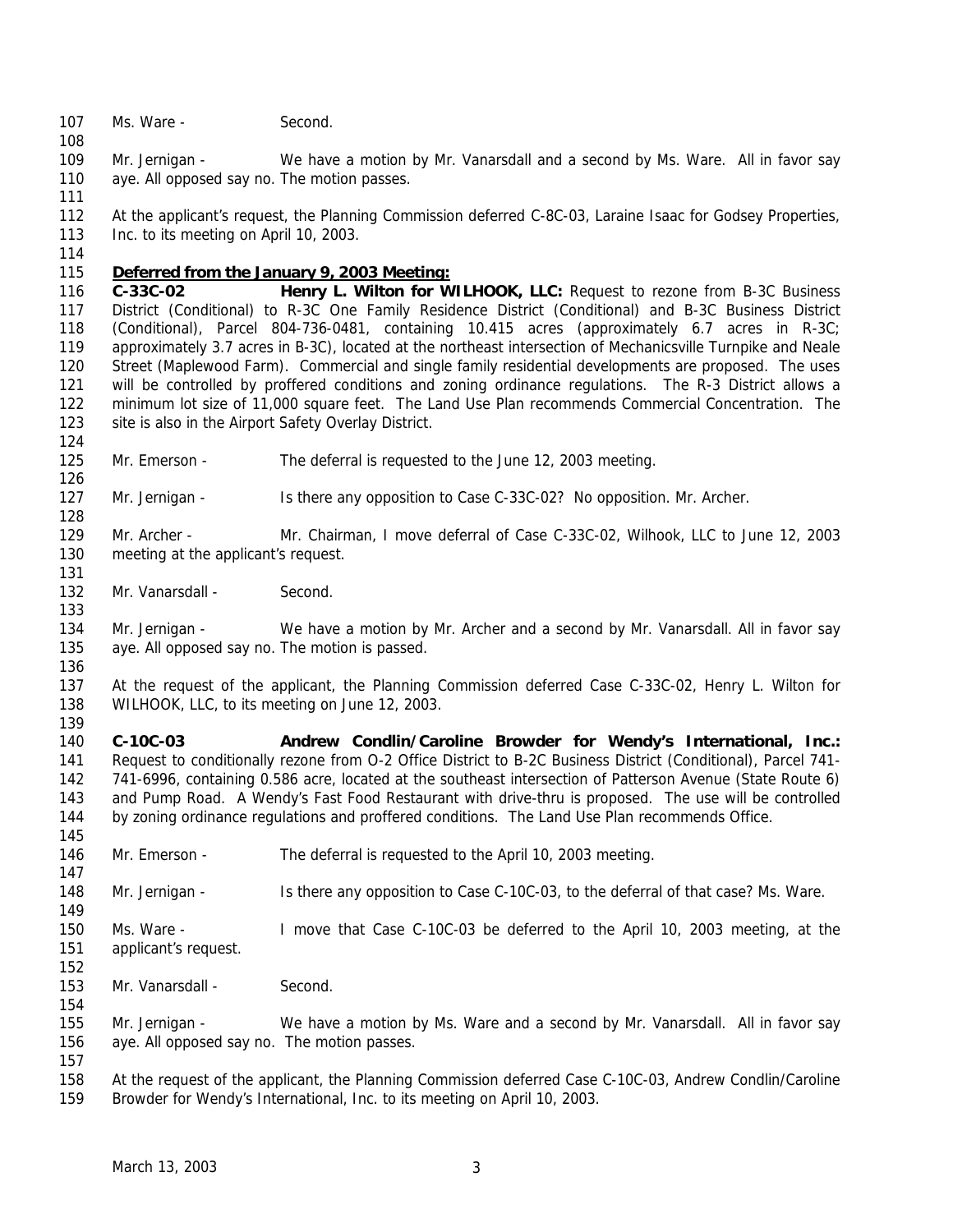## 

 **P-4-03 Andrew Condlin/Caroline Browder for Wendy's International, Inc.:** Request for a provisional use permit under Sections 24.58.2(a) and 24-122.1 of Chapter 24 of the County Code in order to extend the permitted hours of service until 1:00 a.m., on Parcel 741-741-6996, containing 0.586 acre, located at the southeast intersection of Patterson Avenue (State Route 6) and Pump Road. The existing zoning is O-2 Office. The Land Use Plan recommends Office.

 Mr. Emerson - The deferral is requested to the April 10, 2003 meeting. 

- Mr. Jernigan Is there any opposition to the deferral of P-4-03? Ms. Ware.
- Ms. Ware I move that P-4-03 be deferred to the April 10, 2003 meeting at the applicant's request.
- 174 Mr. Vanarsdall Second.
- Mr. Jernigan We have a motion by Ms. Ware and a second by Mr. Vanarsdall. All in favor say aye. All opposed say no. The motion passes.
- At the applicant's request, the Planning Commission deferred Case P-4-03, Andrew Condlin/Caroline Browder for Wendy's International, Inc. to its meeting on April 10, 2003.
- Mr. Marlles Mr. Emerson, do we have any requests for Expedited Items?
- 184 Mr. Emerson No, sir, we do not.

## *Deferred from the February 13, 2003 Meeting:*

 **C-71C-02 Robert Atack/F. Robert Loftis for Cedar Fork, LLC:** Request to conditionally rezone from A-1 Agricultural District and R-2A One Family Residence District to R-5AC General Residence District (Conditional), Parcels 813-729-0099, 813-729-1810, 813-728-1795, 812-729-4468 and 812-729- 5529, containing approximately 51.04 acres, located on the west line of Cedar Fork Road at Tiffanywoods Lane. A zero-lot-line development is proposed. The R-5A District allows a minimum lot size of 5,625 square feet. The Land Use Plan recommends Suburban Residential 1, 1.0 to 2.4 units net density per acre, and Suburban Residential 2, 2.4 to 3.4 units net density per acre. The site is also in the Airport Safety Overlay District. 

- Mr. Archer Mr. Chairman, I have one more deferral to introduce. We have a case that is not 197 quite ready for preparation, so I will move deferral of Case C-71C-02.
- Mr. Jernigan Mr. Archer, let me see if there is any opposition. Is there anyone in the audience in opposition to the deferral of Case C-71C-02? No opposition. OK. Mr. Archer.
- Mr. Archer I move deferral of Case C-71C-02, Robert Atack/F. Robert Loftis, for 30 days to the April 10, 2003 meeting at the request of the Commission.
- 205 Mr. Vanarsdall Second.
- Mr. Jernigan We have a motion by Mr. Archer and a second by Mr. Vanarsdall. All in favor say aye. All opposed say no. The ayes have it. The motion is passed.
- The Planning Commission deferred Case C-71C-02, Robert Atack/F. Robert Loftis for Cedar Fork, LLC, to its meeting on April 10, 2003.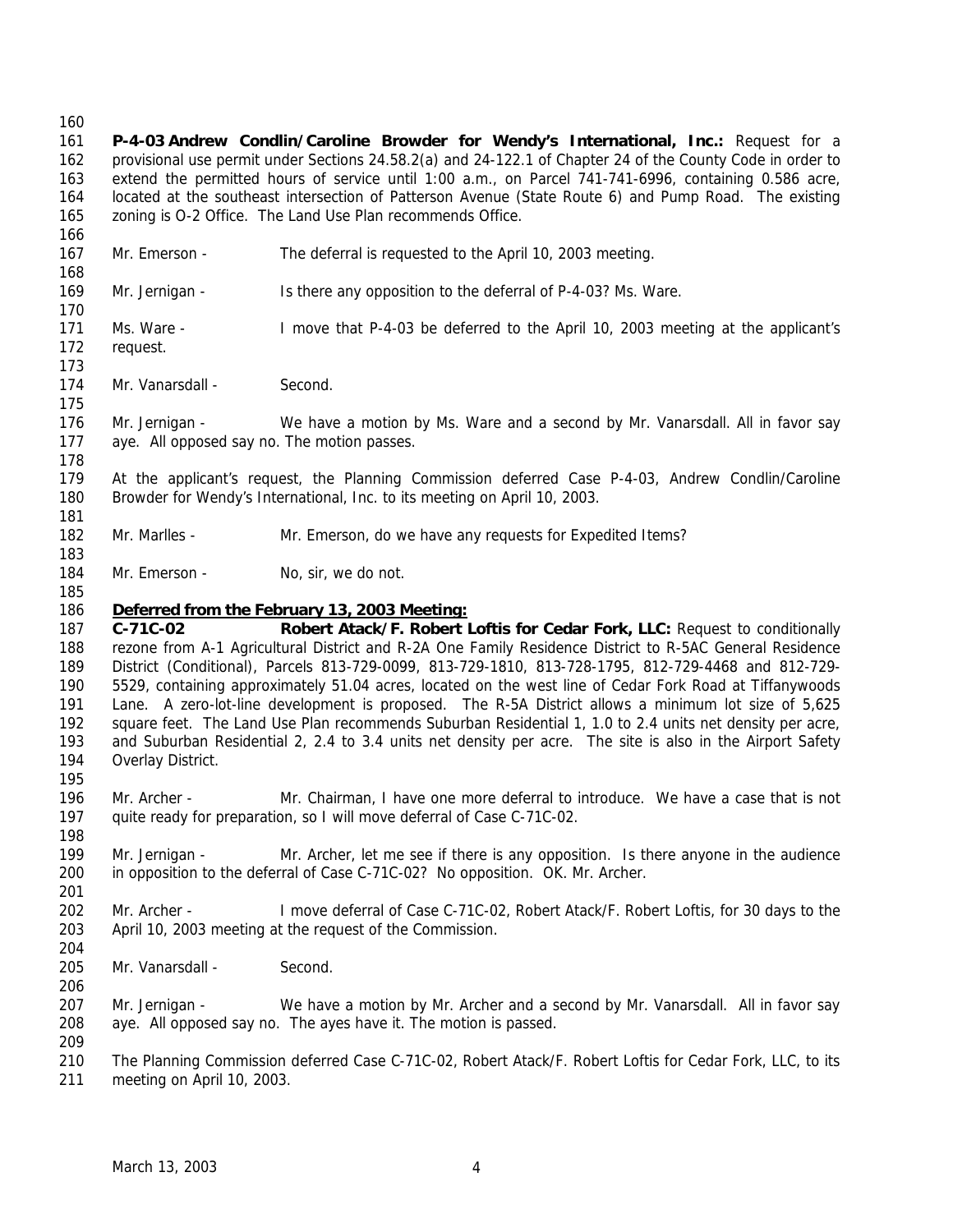**C-5C-03 Jacqueline I. Throckmorton:** Request to conditionally rezone from B-1 Business District to R-3C One Family Residence District (Conditional), Parcel 805-711-3602, containing 0.623 acre, located at the northwest intersection of Darbytown Road and Oregon Avenue (Richland Heights). A single- family residential subdivision is proposed. The R-3 District allows a minimum lot size of 11,000 square feet. The Land Use Plan recommends Suburban Residential 1, 1.0 to 2.4 units net density per acre. Mr. Marlles - The staff report will be given by Mr. Tom Coleman. Mr. Jernigan - Alright, is there any opposition to Case C-5C-03? Mr. Coleman, you may proceed, sir. Mr. Coleman - Thank you, sir. The applicant is requesting to conditionally rezone a .623 acre parcel from B-1 to R-3C. The property is currently vacant and located at the Darbytown Road entrance to Richland Heights. The property is designated SR 1 on the Land Use Plan. The small size of the parcel and its close proximity to existing dwelling units limits the viability of this site for quality commercial development. County records indicate nearby homes are predominantly one-story dwellings ranging in size from approximately 890 to about 1,500 square feet of finished floor area. The majority of the dwellings are in the 890 to 1,150 square foot range. The applicant has proffered a minimum house size of 1,100 sq. ft. of finished floor, and all homes would be constructed with a crawl space and with brick foundations. This request is consistent with surrounding residential development, and the applicant has provided sufficient proffers to further regulate development of the property. Single-family residential development at this location is appropriate, and staff recommends approval of this request. 241 I would be happy to answer any questions. Mr. Jernigan - Did you say single, ranch style and be 1,100 square feet? 245 Mr. Coleman - Yes. 247 Mr. Jernigan - That is pretty much in the area. 249 Mr. Coleman - Yes, sir. Mr. Jernigan - Are there any questions for Mr. Coleman from the Commission? Thank you, Mr. Coleman. Ms. Throckmorton, I don't see that you need to speak unless you want to. I am OK with it. I think it is all residential there, and I don't know how it got zoned B to start with, but I guess it has been a while ago. I am OK with it, so with that, I will make a motion to approve C-5C-03. 256 Mr. Vanarsdall - Second. Mr. Jernigan - We have a motion by Mr. Jernigan and a second by Mr. Vanarsdall. All in favor say aye. All opposed say no. The ayes have it. The motion is passed. The Planning Commission approved recommendation of approval of Case C-5C-03, Jacqueline Throckmorton, to the Board of Supervisors.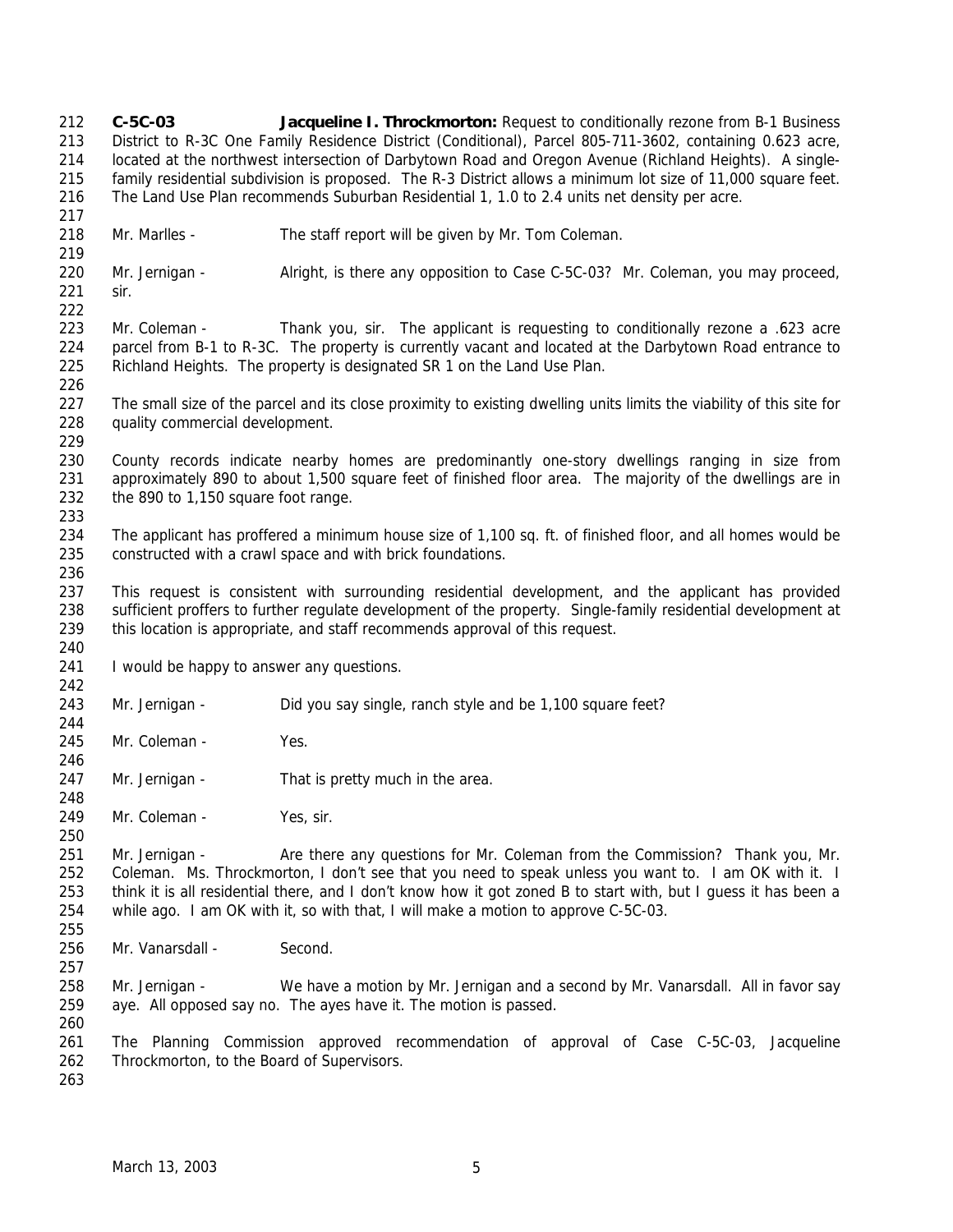REASON: Acting on a motion by Mr. Jernigan, seconded by Mr. Vanarsdall, the Planning Commission voted 5-0 (one abstention) to recommend that the Board of Supervisors **grant** the request because it is appropriate residential zoning at this location. 

 **C-47C-02 James W. Theobald for Timothy L. Ramsey:** Request to conditionally rezone from A-1 Agricultural District and RTHC Residential Townhouse District (Conditional) to M-1C Light Industrial District (Conditional), Parcel 776-766-2949 and part of Parcels 776-765-5797 and 776-766-3112, containing 2.083 acres, located at the southeast intersection of Woodman and Mountain Roads. A mini storage warehouse is proposed. The use will be controlled by proffered conditions and zoning ordinance regulations. The Land Use Plan recommends Office.

Mr. Marlles - The staff report will be given by Mr. Coleman.

277 Mr. Jernigan - All right, is there any opposition to Zoning Case C-47C-02? We have opposition. Mr. Coleman, you may proceed.

 Mr. Coleman - Thank you. The northern portion of the property was rezoned Residential Townhouse in March 2002.

- 283 The Land Use Plan recommends Office. The proposed industrial zoning district and the proposed use are not consistent with this recommendation and are not appropriate at this location.
- 

 The subject property is bordered by existing and proposed residential uses on three sides. Mountain Laurel Townhouses lie to the north across Mountain Road. The proposed Herndon Towne development is to the east. Single-family dwellings lie to the south. The adjacent property to the west across Woodman Road is vacant and is also designated Office on the Land Use Plan. Diagonally to the northwest, lie additional properties including a greenhouse, additional vacant land, and low-density residential development, all designated Suburban Residential 1 on the Land Use Pan.

 Approval of this application would introduce industrial zoning into this area. Considering the close proximity of residential development, this request does not represent a desirable variation from the land use plan, and staff continues to support the Office designation. 

 Considering the amount of undeveloped land nearby, the industrial zoning district and the mini storage warehouse facility would not set an appropriate precedent for nonresidential development in this area.

 The applicant submitted a number of proffers, which include several quality elements. At the right location, this could be a desirable proposal.

 In conclusion, this request for an industrial zoning district is incompatible with adjacent zoning districts and is not consistent with the land use plan recommendation. There are more appropriate locations for a mini storage warehouse facility. Planning staff recommends this application be denied.

I would be happy to answer any questions.

309 Mr. Jernigan - Are there any questions for Mr. Coleman from the Commission? Thank you, Mr. Coleman. Mr. Archer, would you like to hear from the applicant?

Mr. Archer - Yes. We have opposition and I think we need to hear from the applicant.

 Mr. Jernigan - Mr. Theobald, the 10-minute rule is in effect. Would you like to reserve rebuttal time?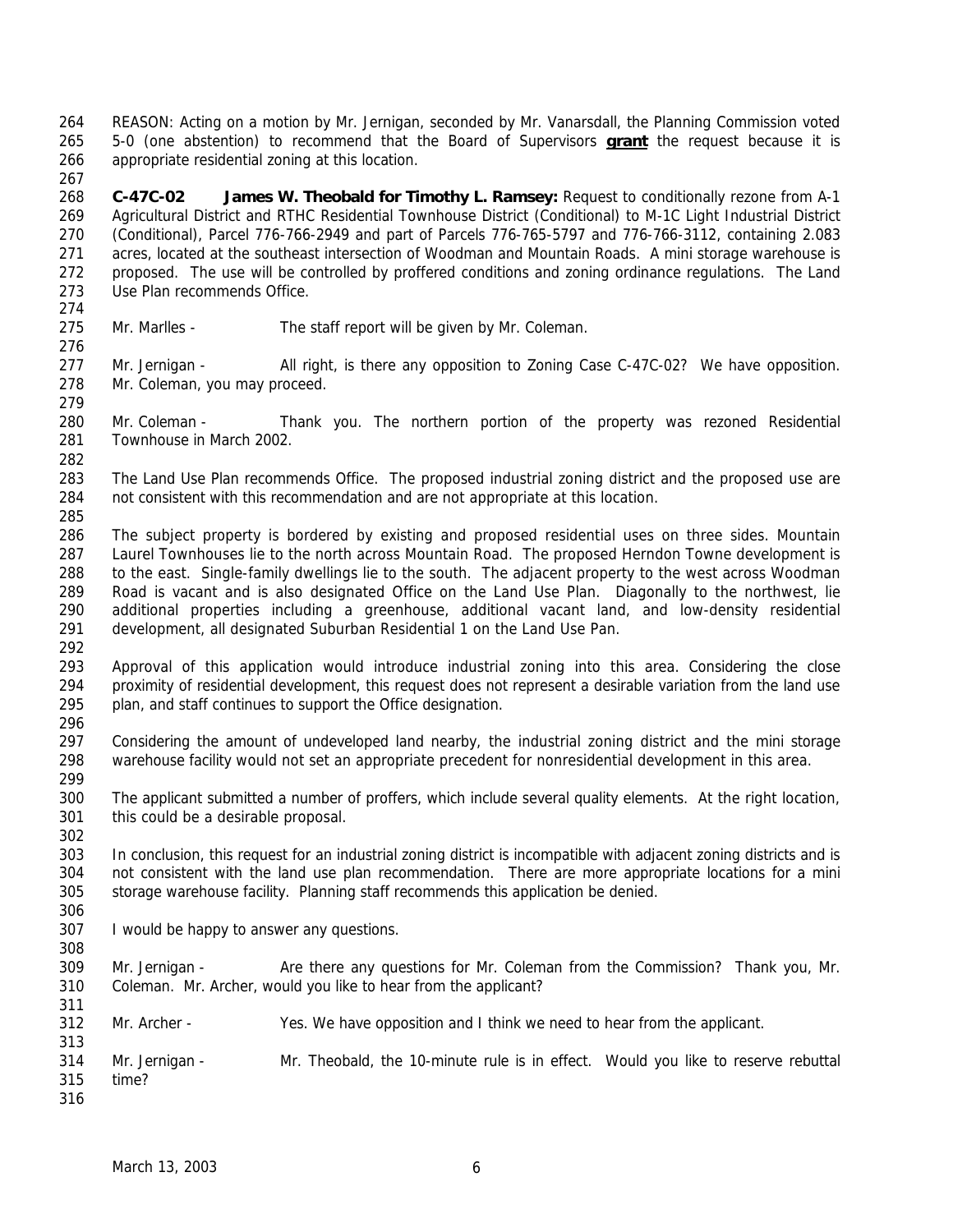Mr. Theobald - I think I'd like to reserve four minutes, two for my rebuttal and two for other supporters of this case who wish to speak.

 Mr. Jernigan - Do we have, is there anybody that wants to see this case passed? You have

support? OK. Mr. Theobald, you may proceed, sir.

 Mr. Theobald - Thank you. Mr. Chairman, ladies and gentlemen, my name is Jim Theobald and I am here this evening on behalf of Timothy and Elaine Ramsey, who have owned this property for over 30 years. This is a request to rezone approximately two acres of land from A-1 to M-1C, Light Industrial, for the development of a mini storage facility to serve the needs of residents in this area. You see the conceptual site plan on the screen above you, and you've been supplied it previously in your packets. These plans are very carefully developed to have a minimal impact on the surrounding areas. We have been in very close contact with Mr. Atack, who is developing a new section of town homes adjacent on the east. In fact, utilizing the same engineers, Foster and Miller, to coordinate the development. Mr. Atack has indicated his support for this request as an appropriately designed transitional use, and I have a letter in my file evidencing that support that I can share with the County. Significantly, the Atack parcel was also designated in your land use plan for office development, that they obviously rezoned to a different use. The design has been prepared by Freeman and Morgan, Architects, and as you see on the screen, it is a compound like facility which serves the purpose of screening all of the internal activity. There is but one entrance and exit, that being off Woodman Road, at a point further away from the intersection with Mountain Road. This plan has also been designed to meet all County setback and transitional buffer requirements. The exterior of the buildings are designed to be Colonial in appearance. If we could have the elevations, Tom, please. (Elevations are displayed) The siding that is anticipated on this building is the same that you've seen on Saxon Shoes, and Tom, if you can put up that for a moment. It is a stamped concrete product that is painted that looks exactly like brick. This design also incorporates – if we can go back to the elevation - many architectural features, such as false windows, doors, dormers and cupolas. We have taken a great 343 deal of care to make sure that the town homes to the east, in conjunction with our discussion with Mr. Atack, that the interior of the facilities will not be visible from the second story of those town homes. The roof on this facility is a dimensional shingled product.

 As you can see, the elevations at the very top is what you would see from the Mountain Laurel Town Homes across Mountain Road, the short elevation at the very top. The longer elevation in the middle is the one that you would see from the new town homes proposed by Mr. Atack, and the view at the bottom would be the view from Woodman Road. We have filed a number of significant proffers. We have proffered our site plan and our elevations. We have restricted the use, since it is an M-1 use to only that for a mini-storage warehouse facility, or self-service storage facility, with an accessory office. We have proffered our setbacks. We have minimized lighting to but 10 feet in height above grade level, that was use to a security level at the close of business, commitment to screen all heating, ventilation and air conditioning equipment. Another condition that no doors will be visible from the exterior of the facility, no outside speakers. We have limited the hours of trash pickup, as well.

 I want to talk for a moment about the Land Use Plan. The Land Use Plan does suggest office development for this site. Keep in mind your office designation would include, if rezoned for office, medical office buildings, professional office buildings, banks and day care facilities. Of course, mini storage facilities do require M-1, Light Industrial Zoning, but I think to an extent they are mis-categorized, as they primarily serve residences and we have evolved in our design of these in conjunction with staff over the years to a use that is certainly far from an industrial appearing use.

 I submit to you that this use has far less of an impact than that would be permitted under the uses office designation. These uses are enormously quiet, they generate less traffic than any other use other than a cemetery, and the ITE Manual that the Transportation Department uses, I believe the staff report suggests that there could be as many as 32 trips a day, and they are a good transitional use. We've used them in many areas along Parham Road and elsewhere as a transition between either high traffic areas and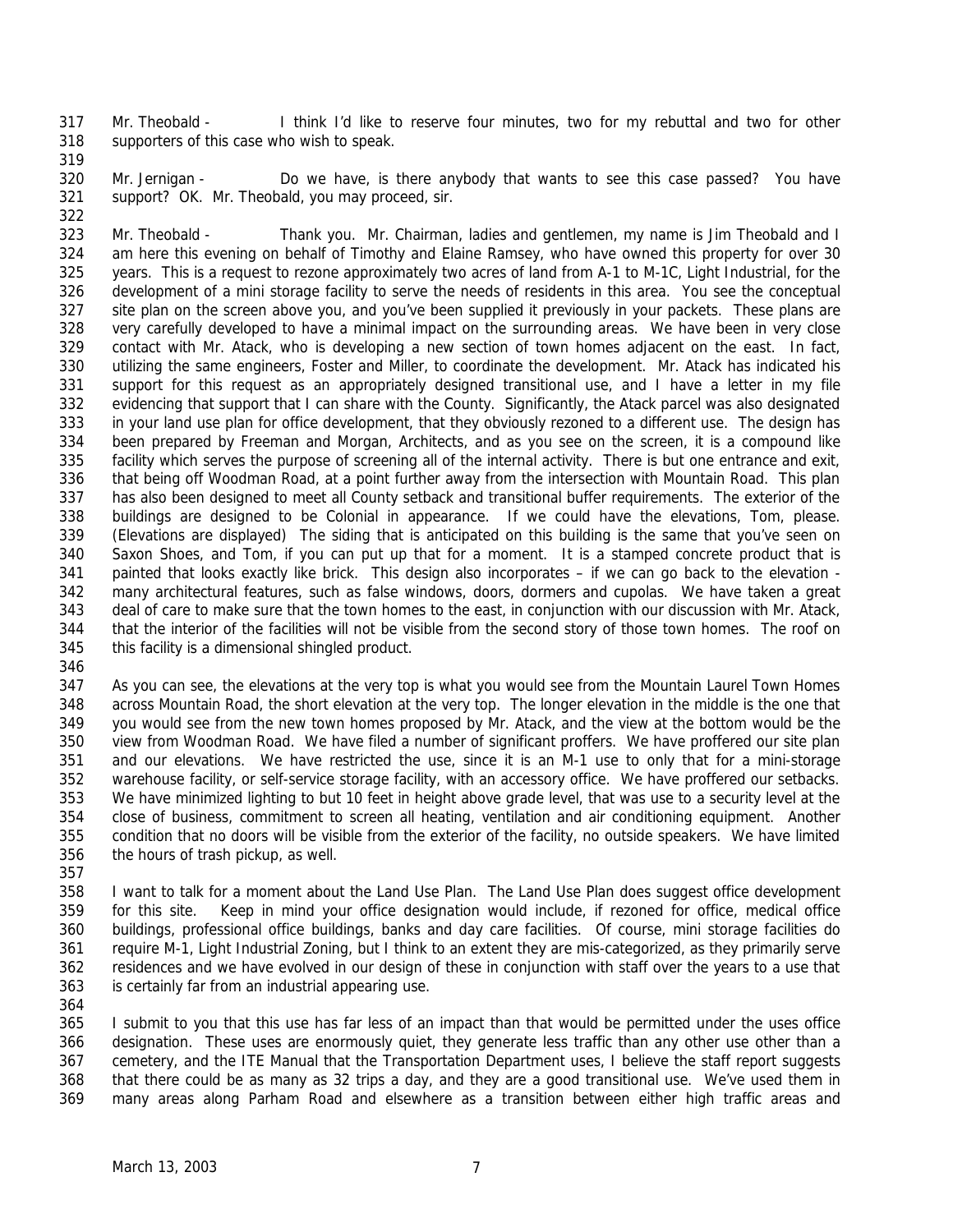residential uses. The trick is having them well designed and well proffered. These uses use virtually no County services. There are no children to educate. There are no demands on our libraries, our parks, emergency services or utilities. All they do is generate taxes. 

 If we look at the area a little bit, and opportunities for development, if we could look at that aerial, Tom, (referring to rendering), it is not a predominantly residential area. It is an area with a variety of uses. It is greatly impacted, as you might expect, by the Interstate 295, impacted by the interchange with 295 and Woodman Road. This is the site here in the very corner (referring to rendering), but what you see is the County Depot down here for its busses and other vehicles, a highly impacted area, as well as County Water Tower and athletic fields and Virginia Randolph School Complex over here. So there is a variety of things going on in this area. There is also a commercial greenhouse operation catty-cornered to the site, which is actually quite an appropriate use.

 And so I would end by saying if the impacts of office zoning are appropriate for this site, then so too should be the use of a site with less impact that has all of the appearance of a quality office-type development. So, with that, I would be happy to answer any questions and would respectfully ask that you recommend approval of this case to the Board of Supervisors.

Mr. Jernigan - All right. Are there any questions for Mr. Theobald from the Commission?

 Mr. Theobald - Thank you. We do have some proponents that would like to speak. 

 Mr. Jernigan - But, Mr. Theobald, I am going to hear from the opposition first and then we will get them. 

Mr. Theobald - OK. That is fine.

 Mr. Jernigan - I stand corrected. We will hear from the supporters now. Whoever would like to speak, you have two minutes. 

 Mr. William Seay - My name is William Seay and I am a landowner at 2222 Hobley Circle, at the condos, and I want to express my wife and my support for the improvements. We have been looking at that old house and that old piece of property for a long time and we talked to the Ramseys and have seen what they proposed, and we think it is appropriate for the area, and I understand, when I got here tonight, that there was a letter of opposition saying that the homeowners, you know, were opposed to it. I was never made aware of any meeting that the homeowners' association was going to have to discuss this topic, but my wife and I are both in support of it and that is pretty much all I had to say. Any questions?

408 Mr. Jernigan - Are there any questions for Mr. Seay from the Commission?

410 Mr. Taylor - I have one question. Mr. Seay, where do you and your wife reside relative to this in terms of distance and location?

- Mrs. Seay We own property in the Mountain Laurel Townhomes, 2222 Hobley Circle.
- Mr. Taylor That is across Mountain Road?

Mrs. Seay - Correct.

 Mr. Taylor - Thank you. 

Mr. Archer - Mr. and Mrs. Seay, do you reside there, though?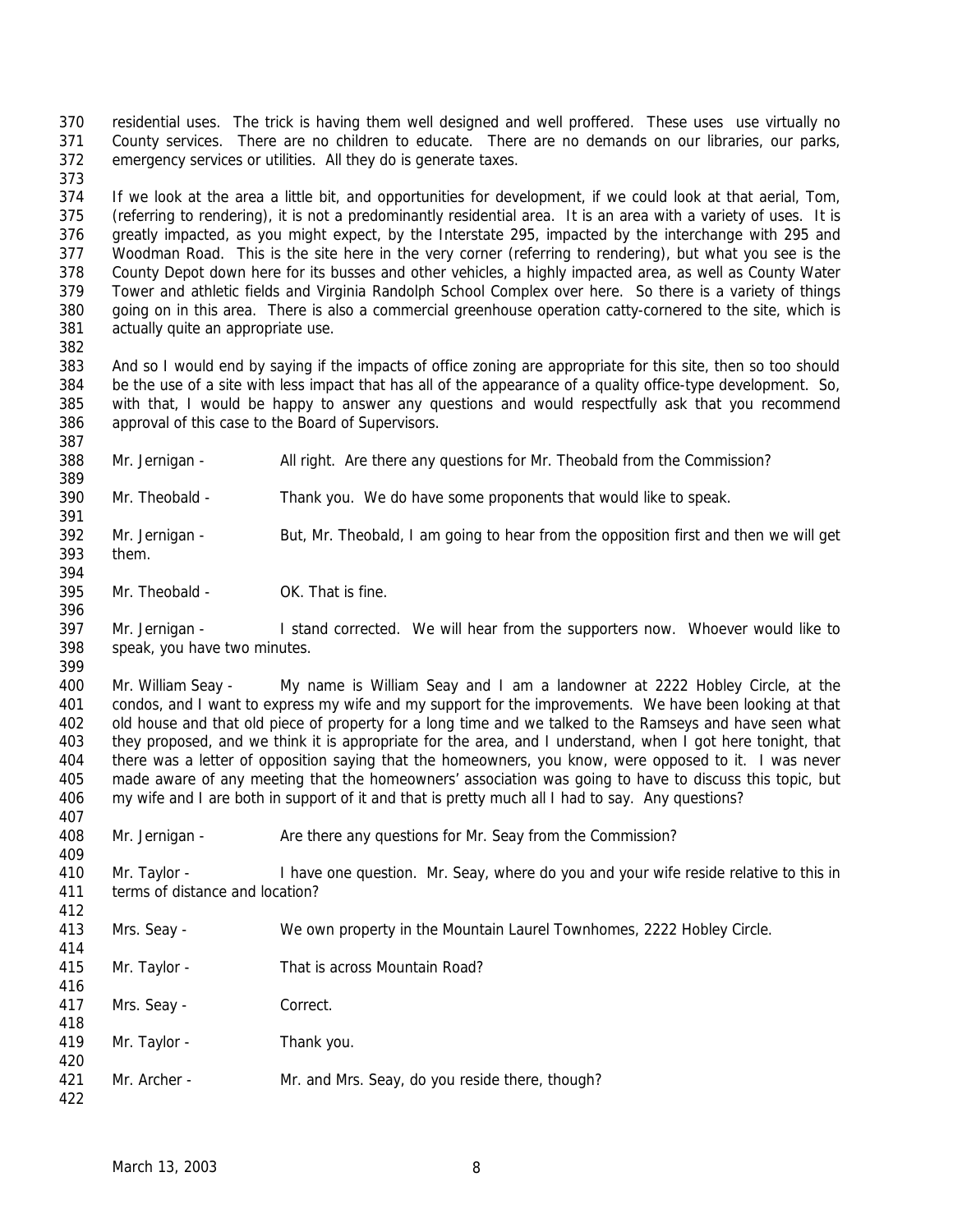| 423<br>424                      | Mr. Seay -                                                                                                                                                                                                                                                                                                                                                                                                                                                                                                                                     | No. We don't reside there.                                                                                          |  |
|---------------------------------|------------------------------------------------------------------------------------------------------------------------------------------------------------------------------------------------------------------------------------------------------------------------------------------------------------------------------------------------------------------------------------------------------------------------------------------------------------------------------------------------------------------------------------------------|---------------------------------------------------------------------------------------------------------------------|--|
| 425                             | Mr. Archer -                                                                                                                                                                                                                                                                                                                                                                                                                                                                                                                                   | OK, thank you.                                                                                                      |  |
| 426                             |                                                                                                                                                                                                                                                                                                                                                                                                                                                                                                                                                |                                                                                                                     |  |
| 427<br>428                      | Mr. Seay -                                                                                                                                                                                                                                                                                                                                                                                                                                                                                                                                     | But we would like to protect our investment as well. Thank you.                                                     |  |
| 429                             | Mr. Archer -                                                                                                                                                                                                                                                                                                                                                                                                                                                                                                                                   | I understand.                                                                                                       |  |
| 430<br>431                      |                                                                                                                                                                                                                                                                                                                                                                                                                                                                                                                                                | Ms. Deborah Daniel - Good evening. I am Deborah Daniel. This is my husband, Dewey Daniel. We also                   |  |
| 432<br>433<br>434               | are property owners at the Mountain Laurel Town House Community and we also have met with the<br>Ramseys and have seen their plans and are in approval. We would like to see this project approved. We like<br>the way that it looks, and we think it would be an improvement to that parcel of property, and I have a real                                                                                                                                                                                                                    |                                                                                                                     |  |
| 435<br>436<br>437<br>438        | concern that if something like this is not approved, that something that we would not want to be there would<br>be built. So, my husband and I would both like to say that we would like to see this project approved and<br>built.                                                                                                                                                                                                                                                                                                            |                                                                                                                     |  |
| 439                             | Mr. Vanarsdall -                                                                                                                                                                                                                                                                                                                                                                                                                                                                                                                               | When you say you are property owners, you mean you don't live there?                                                |  |
| 440<br>441                      | Ms. Daniel -                                                                                                                                                                                                                                                                                                                                                                                                                                                                                                                                   | We do not reside there, but we have an investment there.                                                            |  |
| 442                             |                                                                                                                                                                                                                                                                                                                                                                                                                                                                                                                                                |                                                                                                                     |  |
| 443<br>444                      | Mr. Jernigan -<br>Thank you all.                                                                                                                                                                                                                                                                                                                                                                                                                                                                                                               | All right. Are there any questions for Mr. and Ms. Daniel from the Commission?                                      |  |
| 445                             |                                                                                                                                                                                                                                                                                                                                                                                                                                                                                                                                                |                                                                                                                     |  |
| 446                             | Ms. Archibeque -                                                                                                                                                                                                                                                                                                                                                                                                                                                                                                                               | My name is Molly Archibeque and I live right there near his property and I am in                                    |  |
| 447                             |                                                                                                                                                                                                                                                                                                                                                                                                                                                                                                                                                | favor of him getting that, because I think it is a beautiful building that they are planning to put up, the traffic |  |
| 448                             |                                                                                                                                                                                                                                                                                                                                                                                                                                                                                                                                                | will be a whole lot less than offices, and I know that. I think he deserves to get this, because all of us have     |  |
| 449                             |                                                                                                                                                                                                                                                                                                                                                                                                                                                                                                                                                | gotten things we didn't want, so I am for him getting it.                                                           |  |
| 450                             |                                                                                                                                                                                                                                                                                                                                                                                                                                                                                                                                                |                                                                                                                     |  |
| 451<br>452                      | Mr. Jernigan -                                                                                                                                                                                                                                                                                                                                                                                                                                                                                                                                 | Are there any questions?                                                                                            |  |
| 453<br>454                      | Mr. Taylor -                                                                                                                                                                                                                                                                                                                                                                                                                                                                                                                                   | Ms. Archibeque, could you, do you live across the street from this one                                              |  |
| 455                             | Ms. Archibeque -                                                                                                                                                                                                                                                                                                                                                                                                                                                                                                                               | I live right there right between him and the housing project you are putting up, too.                               |  |
| 456                             | He is on the corner, the housing project is coming in, and I am next. I do live there.                                                                                                                                                                                                                                                                                                                                                                                                                                                         |                                                                                                                     |  |
| 457                             |                                                                                                                                                                                                                                                                                                                                                                                                                                                                                                                                                |                                                                                                                     |  |
| 458<br>459                      | Mr. Taylor -                                                                                                                                                                                                                                                                                                                                                                                                                                                                                                                                   | So you live right on Mountain Road?                                                                                 |  |
| 460<br>461                      | Ms. Archibeque -                                                                                                                                                                                                                                                                                                                                                                                                                                                                                                                               | Absolutely.                                                                                                         |  |
| 462<br>463                      | Mr. Taylor -                                                                                                                                                                                                                                                                                                                                                                                                                                                                                                                                   | Is that where you live (referring to rendering)?                                                                    |  |
| 464<br>465                      | Ms. Archibeque -                                                                                                                                                                                                                                                                                                                                                                                                                                                                                                                               | Yes.                                                                                                                |  |
| 466<br>467                      | Mr. Taylor -                                                                                                                                                                                                                                                                                                                                                                                                                                                                                                                                   | Thank you, ma'am.                                                                                                   |  |
| 468<br>469<br>470               | Mr. Jernigan -<br>Thank you, Ms. Archibeque. Do we have anybody else? OK. Then, I guess we will<br>hear from the opposition. Who would like to speak first?                                                                                                                                                                                                                                                                                                                                                                                    |                                                                                                                     |  |
| 471<br>472<br>473<br>474<br>475 | Ms. Michelle Faison -<br>Good evening. My name is Michelle Faison. I am a home owner and a resident of<br>Mountain Laurel Townhouses, and I am also president of the Board of Directors of the Townhouse<br>Mr. Theobald met with me as well with the Board on another occasion to explain this<br>Association.<br>development to us. We understand the work that has gone into it in terms of trying to come up with a plan.<br>But it still mini storage, which requires industrial zoning. Our big concern here is that because it requires |                                                                                                                     |  |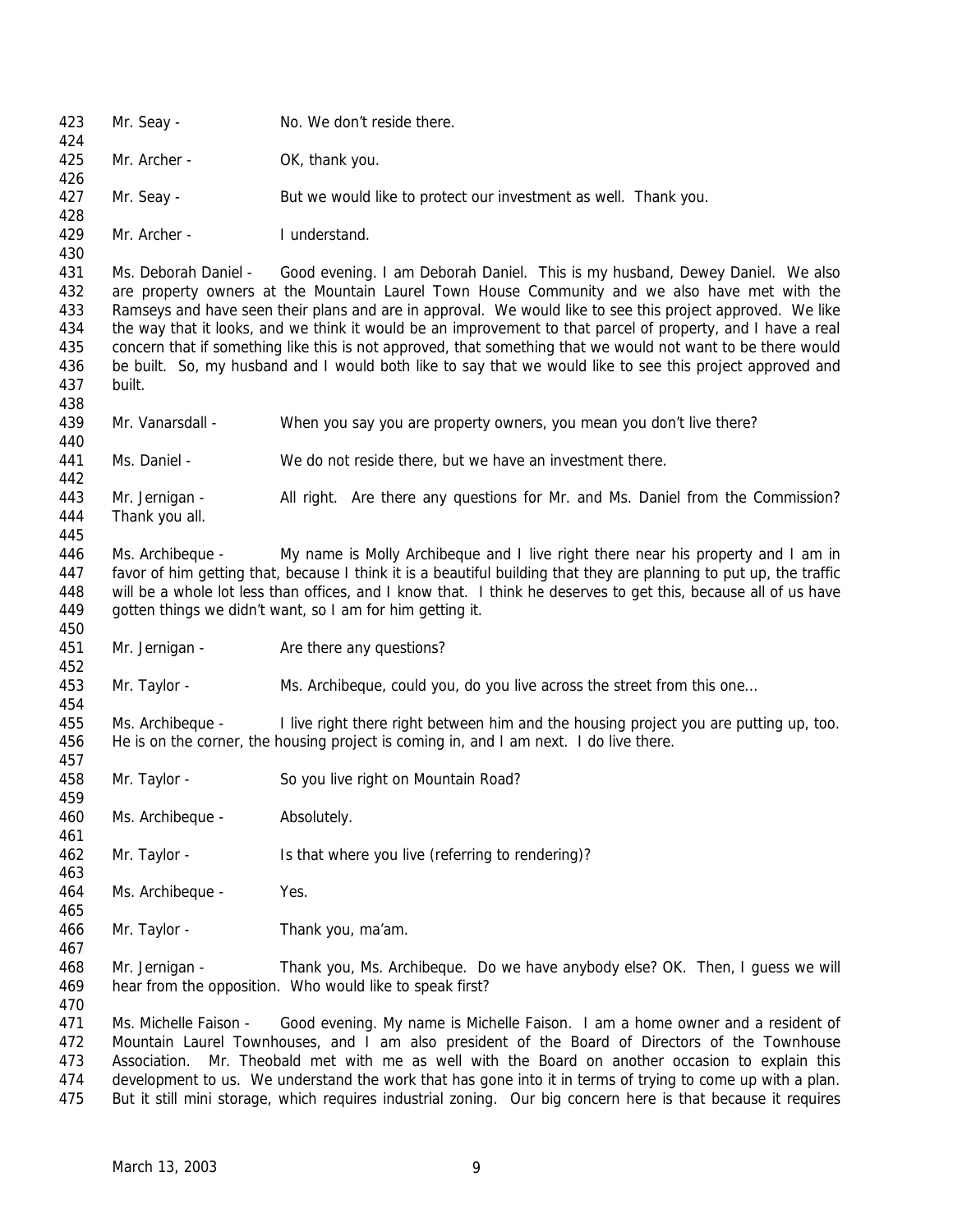industrial zoning, if the zoning is approved, that sets a precedent for potential rezoning of adjacent parcels also as light industrial. Granted, in these proffers, they are saying mini-storage use only, but you can't put proffers on zoning that hasn't yet been done. There is nothing to prevent future zoning as light industrial that then would have other more undesirable uses. We also are not in favor of having mini-storage right there in the midst of a very up and coming residential section, residential community. Unfortunately, the aerial photo which you see was taken some time ago. Now the unconstructed area across the street, first you have existing townhouses and beyond there where you just see dirt, is now a large townhouse community. The Herndon Townes are going to be going in there to the right of that yellow dotted line with 60 or 70 some townhouses. Also, Ryan Homes is developing a large community of very large single-family homes in excess of \$200,000 down Woodman Road, but on this same corner of the Woodman Road- Mountain Road corridor. It is becoming a very desirable residential neighborhood, and we feel that putting mini-storage or any such use in the midst of a good residential neighborhood would be detrimental, not only to our property values, which we strongly feel, but also to our sense of community as the neighborhood at Woodman and Mountain Roads. We feel a mini-storage really has no place there. We have heard from people who are not residents, but support this for their investment. Granted, we have a different opinion on what it would do to our home investments, but these are people who don't live there. We, the residents of Mountain Laurel, will be forced to live with the results of this zoning. That concerns us very much. We are cognizant of the fact that perhaps there will be fewer auto trips per day in this facility than in the proposed office use. However, it is still mini-storage, it may look like brick, it is still painted concrete. Painted concrete looks like painted concrete. We appreciate the work that has gone into it, but we hope that the Planning Commission will hear our concerns for our neighborhood and reject this proposition. Thank you.

 

Mr. Jernigan - Are there any questions from the Commission for Ms. Faison? Thank you, ma'am.

 Ms. Faison - I did have one thing I wanted to add. I forgot. No, we did not have a public meeting of all residents about this. We tried to get the word out in our phone network, and we don't necessarily have the non-residents phone numbers. We talked about it in the Board. We called concerned residents, and communicated with them via phone and e-mail. Thank you.

Mr. Jernigan - Thank you, ma'am. Come on down, sir. Good evening.

 Mr. Arthur St. John - Good evening. I will try to be brief. My name is Arthur St. John and I reside in the 2200 block of High Bush Circle, which parallels the 2200 block of Mountain Road, where the light industry is being discussed. I have been a resident of Henrico County for over 10 years. I am speaking in opposition to this request to rezone. I understand the owner wanted to utilize his property to its fullest potential, however, his current plan will have a negative impact on existing communities and those under construction as has been mentioned. It is my concern that a business, this type of business would attract other types of businesses subsequently, which would have a greater impact on our property values. As a homeowner, I realize change is inevitable, but I would like to see the neighborhood remain as zoned. As you deliberate, please consider our community and remember, we are not just homeowners but we are tax payers as well. And it has been mentioned that one homeowner lived at 222 High Bush Circle. I am not familiar with that in Mountain Laurel. Mountain Laurel runs 2200 and upwards. There are no three digit numeral addresses in Mountain Laurel.

 Mr. Jernigan - OK. Are there any questions for Mr. St. John? Thank you, sir. Good evening, ma'am.

 Ms. Janis Bell - Good evening. My name is Janis Bell and I am resident at 2208 High Bush Circle and I wrote Mr. Thornton and Mr. Archer a letter of opposition to this, and basically I oppose it for the same reasons that Mr. St. John and Michelle have, is that we have worked really hard. I have lived there for five years and we've worked really hard to make a community in that area, and we really want to see it stay that way, and they are right in that we feel this will open up other businesses, which are going to be a blight in that area. To keep it residential is going to be so important for the people who live there and own that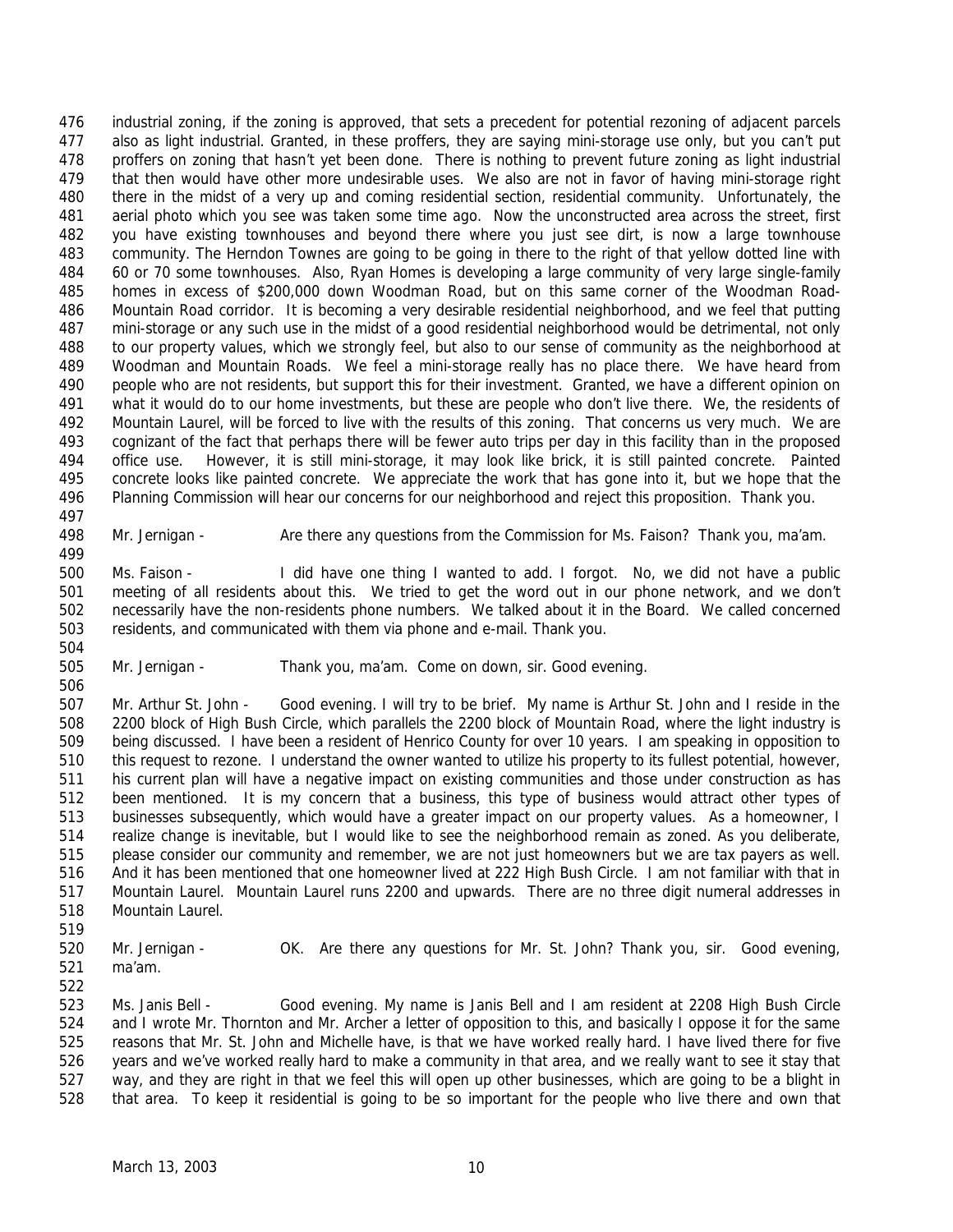property, so again I just agree with everything that has been said in opposition.

 Mr. Jernigan - Thank you. Are there any questions for Ms. Bell from the Commission? Thank you, ma'am. Is there anyone else who wants to speak in opposition? OK. Thank you. Mr. Theobald.

 Mr. Theobald - Mr. Chairman and members of the Commission, with regard to future zoning in this area, as you all know better than most, each request is considered and must stand on its own merits and so you would have the first say in making the recommendation to the Board of Supervisors as to any other zoning request that might occur in this area, and I will suggest to you that there is going to be a lot of pressure on this area for a mix of uses in development, given its proximity to 295 and the growth in the number of rooftops in that area.

 Curiously, when we met with the Board, it was stated they were also opposed to office development on this site. So, it is not as though they are holding out for development consistent with the Land Use Plan. Apparently, they are holding out for additional residential development, which is certainly their prerogative. Keep in mind that when we talk about residential development on three sides of this property, we have letters of support in the file from Mr. Atack on the west, property owners to the south, and certainly some property owners in the townhouse development, themselves, as well as Ms. Archebeque on Mountain Road, all of whom I believe have thought through this request as thoughtfully as members of the opposition. I do believe we need to look beyond the labels of this case, the label suggested by the Land Use Plan for office. The label or stigma that comes with M-1 zoning for light industrial. And really, look at the merits of the case and gauge the quality and impact of the request. The Ramseys have owned this property for over 30 years. They are hopeful that they will have the ability to develop it, and with that I will finish and ask for your support.

I will be happy to answer any questions.

 Mr. Jernigan - Are there any questions for Mr. Theobald from the Commission? Thank you, Mr. Theobald. Mr. Archer.

Mr. Archer - Yes, I knew eventually you would get to me.

Mr. Jernigan - I will turn this over to you.

 Mr. Archer - First of all, I would like to thank all of those people who called and wrote. 

565 Ms. Faison - (unintelligible)...

Mr. Jernigan - Excuse me, Mr. Archer.

 Ms. Faison - May I have the floor for just a moment, please, to respond to something Mr.Theobald said?

572 Mr. Jernigan - I am sorry, we can't.

Ms. Faison - Because he did state something that is untrue.

576 Mr. Jernigan - OK. Let's clear it up.

578 Mr. Theobald - (unintelligible)...

 Ms. Faison - Mr. Theobald stated that in meeting with our Board we had expressed our opposition to offices there, and that is not the case. We did not state our opposition to offices at that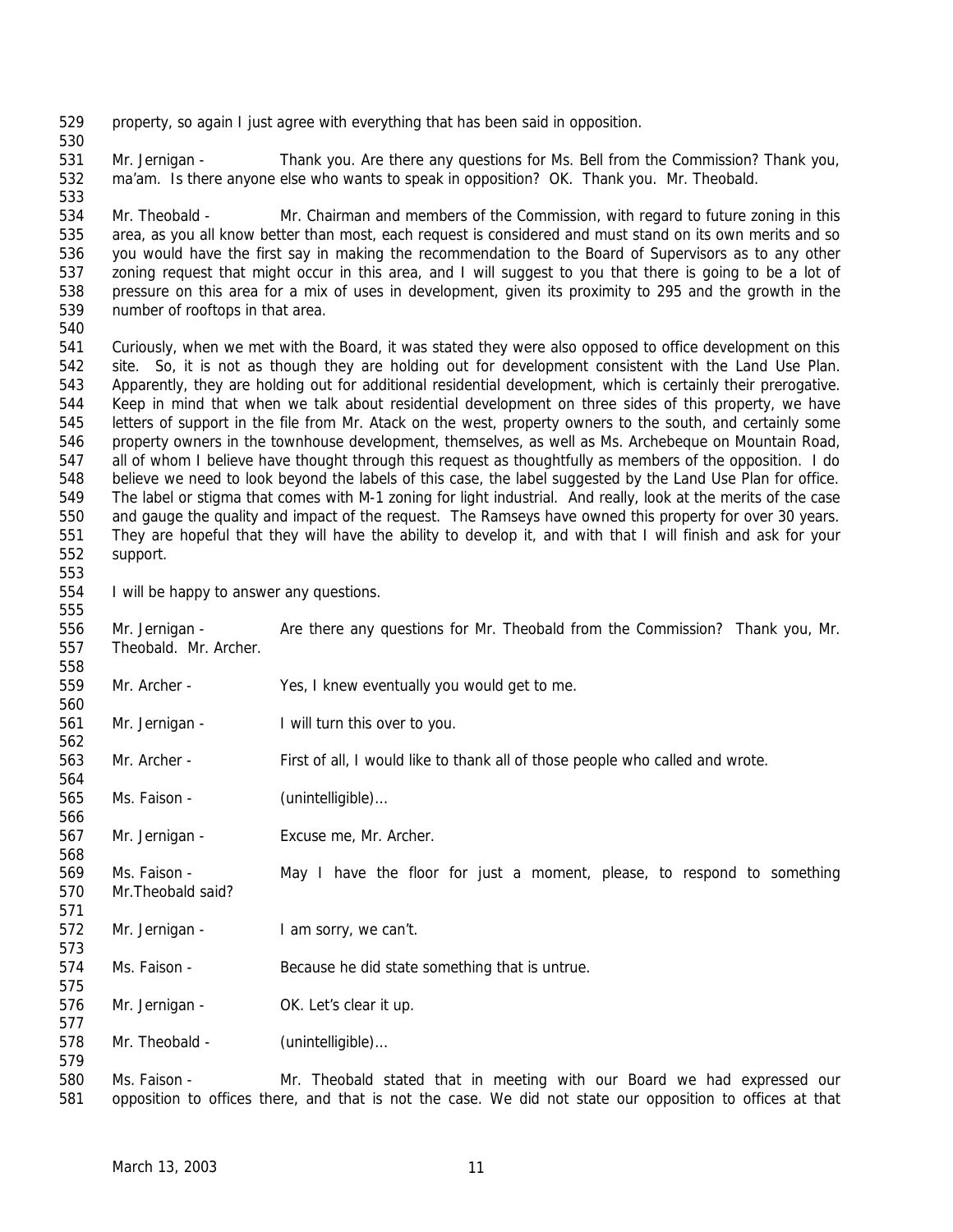- location. Our opposition is to M-1 type zoning and to mini-storages. Thank you.
- Mr. Glover Would you accept an office there, ma'am?

 Ms. Faison - It would depend on the offices, but we are aware of the type of office zoning there is similar to the office complexes along Parham Road, I believe, The Forum, and we would not necessarily 588 see that as undesirable. It depends on what is proposed.

Mr. Glover - Good.

 Mr. Jernigan - Ma'am, I think, and I may be wrong, but I thought he said that in the Land Use Plan that they weren't excited about it. You may be right, but I didn't hear that. But, anyway, Mr. Archer, you can take it from here.

- Mr. Archer - Thank you, Mr. Chairman. I will start over. And, again, I want to thank all of you who participated in this process, some called, some wrote letters, and some who came out to speak tonight. That is what a public hearing is all about. Your participation is what makes government work. And I have received quite a few letters and calls, some in favor of, some not opposed to it, and some very much opposed to. I have met with Mr. Theobald and Mr. and Ms. Ramsey, who are, indeed, very nice people, and who are spoken highly of by those who reside in the neighborhood. The problem with this particular case is that we don't generally as a rule introduce industrial development into a residential community, and in those rare cases where I am sure it has been done, it should be done probably with support, bi-lateral support from all of the people in the community, and strong support. It would be very presumptuous of me to ignore the information that was given in the staff report, and the staff has given no indication that there is any reason why we should vary from the Land Use Plan to that degree. The Board may have a different opinion about this, but with the information that we have, and based on what we have heard tonight, and the strong opposition, even though I realize there are people who are here in favor of it, it is my position that I would recommend that this Commission recommend denial to the Board.
- Mr. Vanarsdall Second.
- Mr. Jernigan - We have a motion for denial from Mr. Archer and a second by Mr. Vanarsdall. All in favor say aye. All opposed say no. The ayes have it. The motion is denied.
- The Planning Commission recommended **denial** of Case C-47C-02, James W. Theobald for Timothy L. Ramsey, to the Board of Supervisors.
- REASON: Acting on a motion by Mr. Archer, seconded by Mr. Vanarsdall, the Planning Commission voted 5-0 (one abstention) to recommend that the Board of Supervisors **deny** the request because it does not conform to the recommendation of the Land Use Plan nor the plan's goals, objectives, and policies and would possibly begin an adverse zoning and land use pattern for the area.
- Mr. Marlles Ladies and gentlemen, the Planning Commission does make a recommendation to the Board. This is a recommendation. This matter will come up on the Board's agenda on April 8, 2003 for a final decision.
- Mr. Glover Mr. Chairman, I also remind you that my vote here is abstained on all of it, because it will come to the Board and I will cast a vote there.
- Mr. Jernigan Thank you, Mr. Glover. Our secretary has a comment to make.
- Mr. Marlles Mr. Chairman, and members of the Commission, that ends our agenda for tonight, our active cases. I did want to just mention one particular land use that we have been monitoring, I guess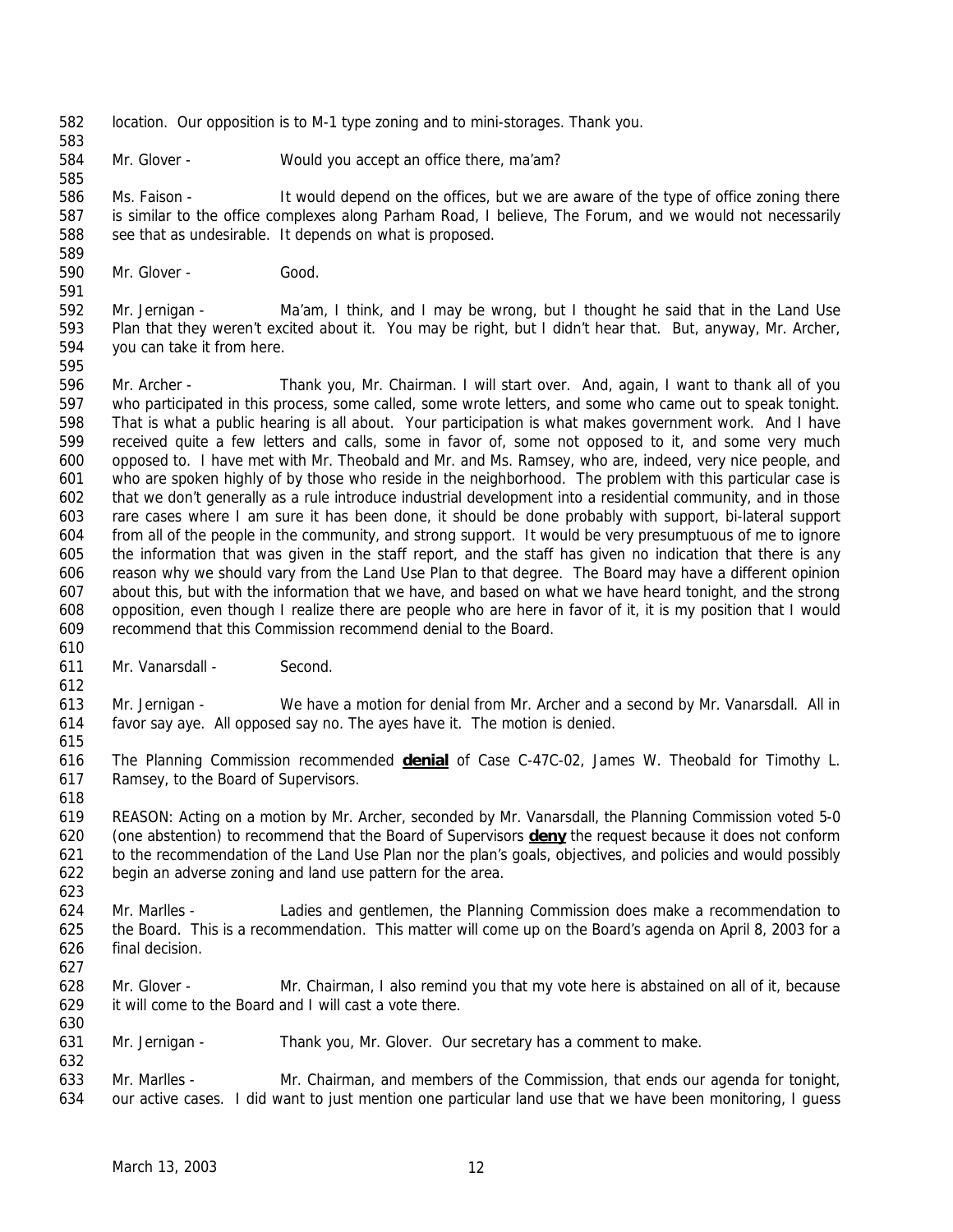operations. What I want the Commission to be aware of is that we have had some concern from some citizens about the clustering of these businesses together. There was some legislation that was approved last year by the General Assembly, which has led to a proliferation of these businesses. At this point in time, staff does not believe an amendment to the Code is warranted. However, we are starting to recommend that applicants for rezonings for certain commercial rezonings proffer out these types of uses at certain locations. So, if you are starting to see some of these proffers, I just want to make you aware of it. At this point in time, we feel that is the appropriate way of handling the concentration of these types of businesses. We think, eventually, over time, the market will shake out some of these businesses so there won't be so many of them, but I do want the Commission to be aware of that. It is something that staff is monitoring and right now we feel that is the appropriate action, but if there are any questions, I will be glad to try to answer them. Ms. Ware - You said those were acceptable under what zoning? Mr. Marlles - What I am saying is in certain commercial rezonings, we are encouraging the applicant to proffer those out from those locations. Mr. Glover - You are asking them to volunteer to proffer them out? Mr. Marlles - Yes, sir. Mr. Glover - OK, because we can't tell them to proffer anything out. We can tell them… Mr. Jernigan - Right now it falls in with banks and other financial institutions in the B-2 zone. In the Code book it says banks, loan companies and other financial institutions. Mr. Vanarsdall - Thank you covering that. Mr. Marlles - That is all that I have. Mr. Jernigan - Are there any changes to the minutes of last month. Ms. Ware - I have one. It is on Page 74, Line 2632, instead of driving it should be thriving. From driving to thriving. Mr. Jernigan - Mr. Taylor, what do you have? Mr. Taylor - Mr. Chairman, on Page 50, Line 1759, and I would like to change that to "say" - I would like to say if it was ever platted, and two lines down, Line 1761, insert "under" between "going under Route 95" and then generally, Mr. Chairman, on Page 56, and those that followed, we had spelled Ms. Zuercher's name wrong, a handful of times, and I think we need to go through and correct all of those. They are on Page 56, 57, and a couple of others. The correct spelling of her name is "Zuercher". Mr. Jernigan - Good gosh. Zuercher. I would have spelled it wrong, too, Al. Mr. Taylor - I just want the record to show I did read the minutes. Mr. Archer - I want to compliment the transcriber for doing that well! Mr. Jernigan - We have two folks left in the audience. Did you all have a question or anything? OK. 

you could say, over the past four or five months, and they are known as Pay Day Loans or Cash Advance